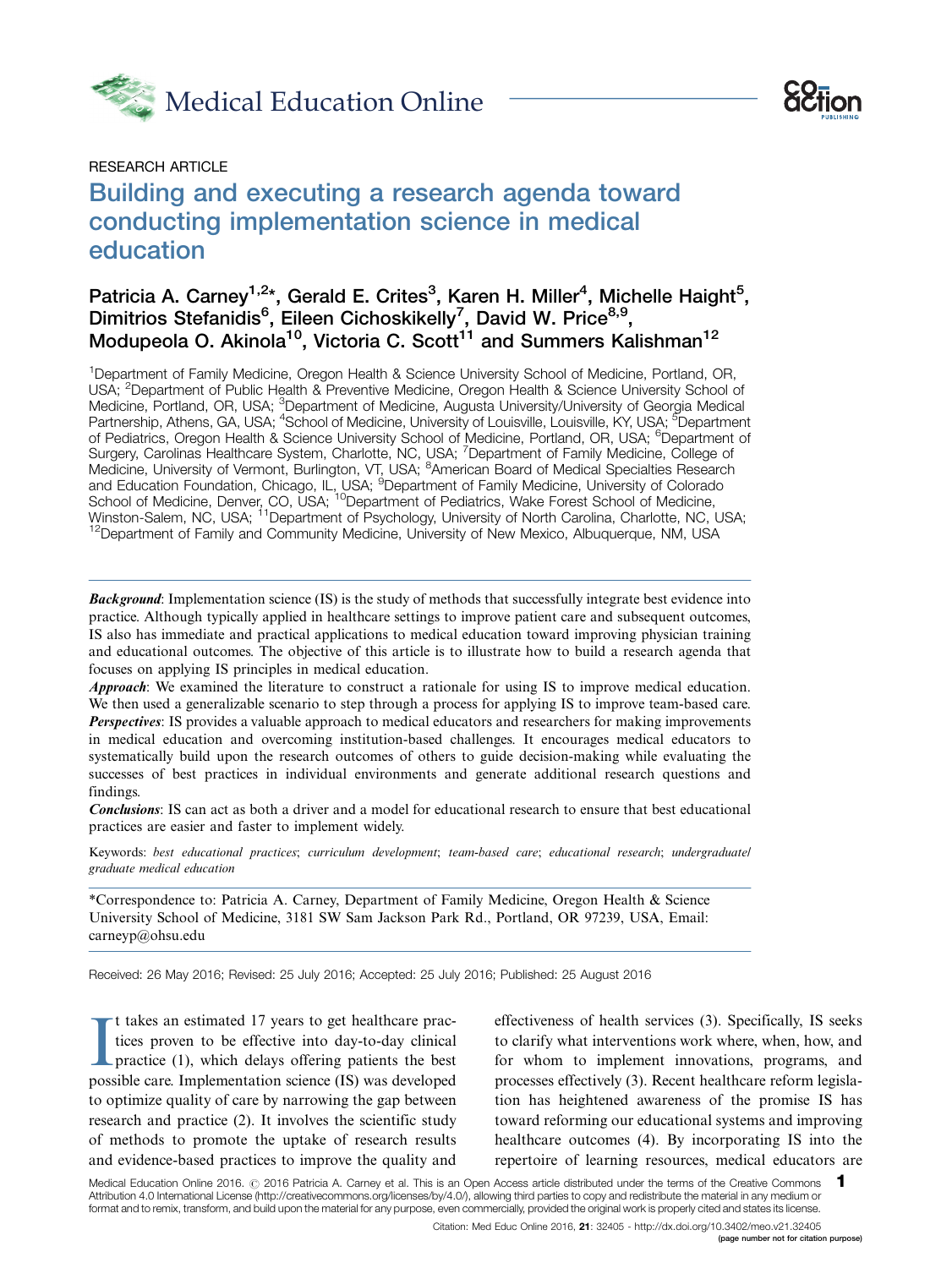better able to design programs and systems that enhance educational outcomes of our learners.

Similar to healthcare delivery systems, educational institutions that train health professionals are highly complex (5). These two types of organizations are typically co-mingled, with many healthcare organizations serving as clinical training centers for medical students, residents, and other allied health professionals. Lessons learned from the application of IS in the clinical environment can inform the application of IS in other health professions education settings. Price et al. (6) recently published an article on the implications that IS has for medical education, including that it can help schools achieve changes in learner performance and competence as well as patient outcomes. These authors also suggest that IS should be incorporated into curricula across disciplines and the health educational continuum to further facilitate achievement of implementing best educational practices. For example, O'Flaherty and Phillips (7) tested their own use of the flipped classroom strategy (independent preparation followed by in-class complex group learning tasks (8)). They did this by conducting a literature review to identify best practices, and then developed research questions related to their own institution and used these to conduct an assessment of strategies, evaluations, and outcomes.

These broad views are important and invaluable, but what is missing from the literature on IS in medical education is how best to generate an IS research agenda and identify processes for overcoming typical challenges. Using practical examples on how IS can be applied in diverse educational settings will assist educational leaders, educators, and educational researchers foster IS in their learning settings.

In this article, we use a scenario-based educational example to describe how to apply a structured IS approach to overcome implementation challenges in medical education, and we identify additional educational research questions that IS approaches can help address. The scenario is applicable to undergraduate medical education, graduate medical education, and interprofessional medical education, which we purposefully selected, given the importance of team-based care in the health professions. Finally, we suggest next steps to advance the IS research agenda across the medical educational continuum. While our intention is to target educators and educational researchers in this work, it will become evident that collaboration among researchers, educators, and educational leaders as well as many other stakeholders is necessary for IS to be successful and beneficial for all.

## Research questions that IS can help address

Best Evidence Medical Education (BEME) is an international group committed to the development of evidence-informed education in medicine and other health

professions (9). Table 1 provides examples of questions we identified based on effective educational practices identified by BEME. It is a useful guide for research questions that, if addressed, could produce effective educational outcomes. Many important questions exist about how to more effectively incorporate best educational practices into learning settings. We organized a set of such examples into three thematic areas: 1) instructional design and teaching process; 2) facilitators and barriers to implementation of best or proven practices; and 3) costs, timing, and policy-related issues associated with successful adoption for medical schools and programs across the educational continuum.

As with other research endeavors, IS for medical education research should be guided by an appropriate framework. While many theories, models, and frameworks exist for IS (10), the specific ones applied to IS research provide the context in which to examine why an implementation succeeds or fails (10). Because the focus of this article is on studying IS in medical education toward understanding and/or explaining influences on implementation outcomes, we have chosen Damschroder et al.'s consolidated framework for implementation research (CFIR). The CFIR (Fig. 1) (11) has become a popular framework for guiding the study of successful implementation within healthcare systems, as it assists in determining how components might be modified to help an innovation move from adoption failure (left side of model) to success (right side of model) (11). In the three-part example below, we apply the concepts of CFIR (Figs. 1 and 2) to different categories of research questions in medical education (Table 1) that IS can help to address.

#### Example scenario

Over utilization of the emergency department (ED) is a long-standing problem for university hospitals, and implementation of the Patient Protection and Affordable Care Act (PPACA) has increased the use of the ED by underserved populations (12). A current challenge in university hospitals as well as community-based settings is how to educate a diverse population on how and when to use community-based clinics versus when to use the ED.

## Thematic area 1: instructional design and teaching processes

#### Example 1

Education strategy. A first-line strategy would be to train medical, nursing, and allied health students, residents, and nurse practitioner trainees simultaneously with faculty and other health professionals on how to better educate patients about community care compared to ED care and how making the best choice at the right time will benefit both patients and their families.

Research question. Which strategies are most effective for implementing interprofessional education across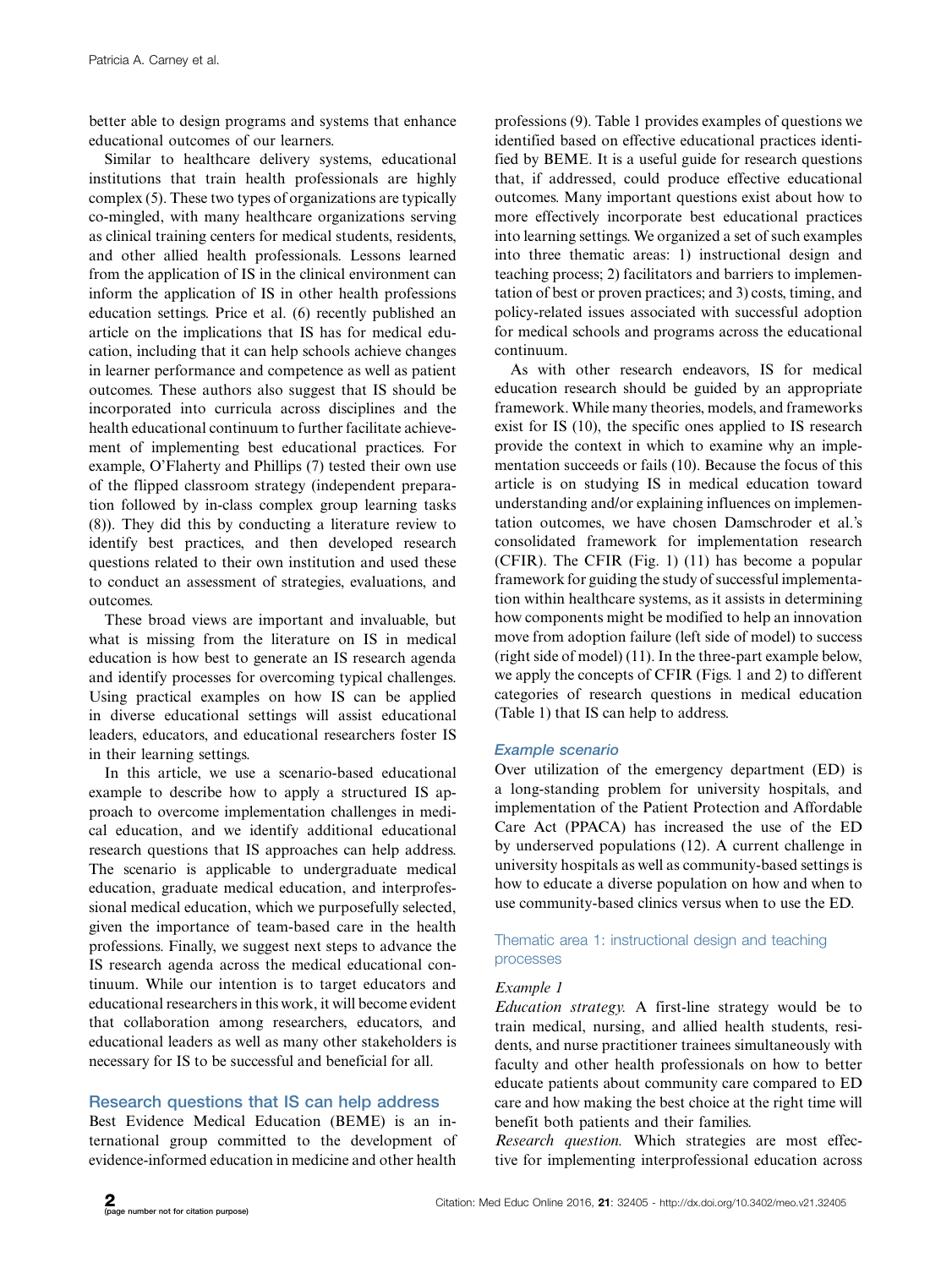|  |  | <i>Table 1.</i> Research questions that implementation science can help address |  |  |
|--|--|---------------------------------------------------------------------------------|--|--|
|  |  |                                                                                 |  |  |

| Implementation science thematic area                                                                                                                              | Example IS research questions based on<br>existing best evidence from BEME                                                                                                                                                                                                                                                                                                                                                                                                                                                                                                                                                    |
|-------------------------------------------------------------------------------------------------------------------------------------------------------------------|-------------------------------------------------------------------------------------------------------------------------------------------------------------------------------------------------------------------------------------------------------------------------------------------------------------------------------------------------------------------------------------------------------------------------------------------------------------------------------------------------------------------------------------------------------------------------------------------------------------------------------|
| Instructional design and teaching processes                                                                                                                       | What facilitators can be employed to rapidly transform<br>instructional design to include techniques that optimize<br>working memory use or cognitive load of medical student<br>learners?<br>Which strategies are most effective for implementing<br>interprofessional education across several institutions (Schools of<br>Medicine, Nursing and Allied Health)?<br>How can effective high fidelity medical simulators be used across<br>health professions schools?<br>How can more effective approaches to giving and getting<br>feedback be incorporated into clinical precepting?                                       |
| Identifying what facilitates or hinders implementation of best<br>practices                                                                                       | What barriers and facilitators exist in incorporating best<br>educational practices in undergraduate, residency, and continuing<br>medical education activities?<br>What factors hinder the development of effective self-monitoring<br>and reflective practice?<br>What approaches are best to undertake or avoid in developing<br>e-learning portfolios?<br>What factors affect successful adoption of electronic health<br>records in physician training?                                                                                                                                                                  |
| Costs, timing, and policy-related issues that are associated with •<br>successful adoption for medical schools and programs across .<br>the educational continuum | What is the cost of adopting interprofessional training?<br>Has the implementation of the ACGME competencies in residency<br>education led to improved resident education and patient<br>outcomes?<br>What are the organizational/institutional cost of IS in medical<br>$\bullet$<br>education?<br>How can multi-institutional studies on the implementation of best<br>educational practices be promoted and funded?<br>How can organizational strategies to adopt IS be improved?<br>What are the costs, policies, regulation, and adaptive<br>institutional responses that enable best IS adoption and<br>implementation? |

several disciplines (e.g., medicine, nursing, and allied health) within our institution? CFIR asks us to define the entire population of individuals involved. It further emphasizes the need for understanding the culture.

. To approach this question, use current literature and structured discussions with faculty and learner stakeholders to identify proven practices to teach across multiple professions at the same time. For example, in 2007, BEME published a systematic review on best Search Results interprofessional education (IPE) practices (13), which revealed that faculty development has an important influence on the effectiveness of IPE for learners who have unique values. Customization and authenticity are important mechanisms for positive outcomes of IPE, which has been shown to enhance the development

of practice and improvement of services (13). These principles should be implemented in this IPE training program, and IS evaluation strategies should be included to understand how this program was both successfully implemented as well as to identify the barriers that had to be overcome, so the study of further implementation practices can be improved. In the ED scenario, the BEME recommendations would need to be adapted to understand the different learning discipline requirements, focusing on each person's role for educating patients and managing care transitions.

It is interesting to note that overuse of the ED was also selected by Lynch et al. (14) as the topic for a 2015 interdisciplinary workshop using IS to address a realworld problem.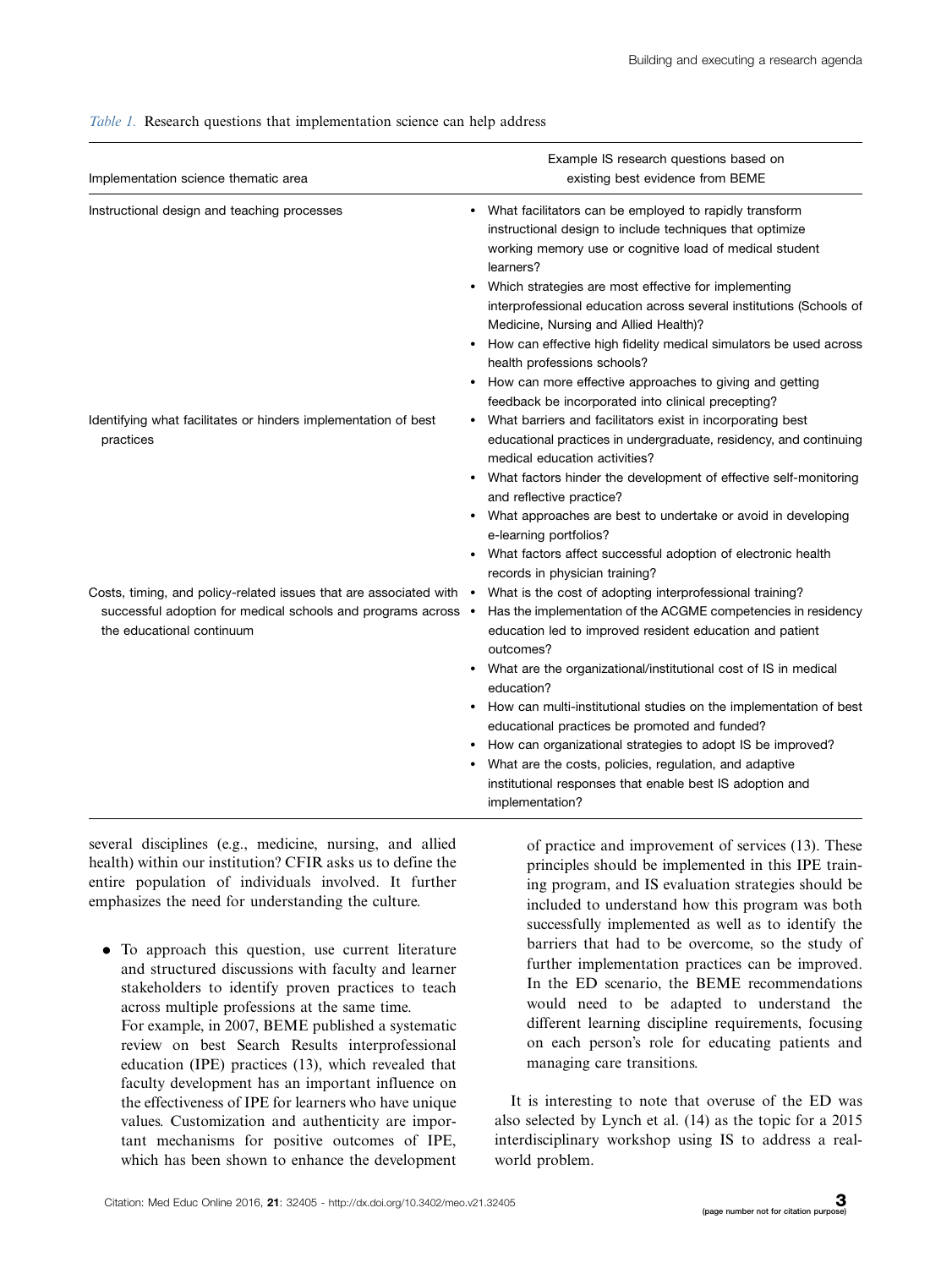





Fig. 2. Adapted conceptual framework for implementation research in medical education.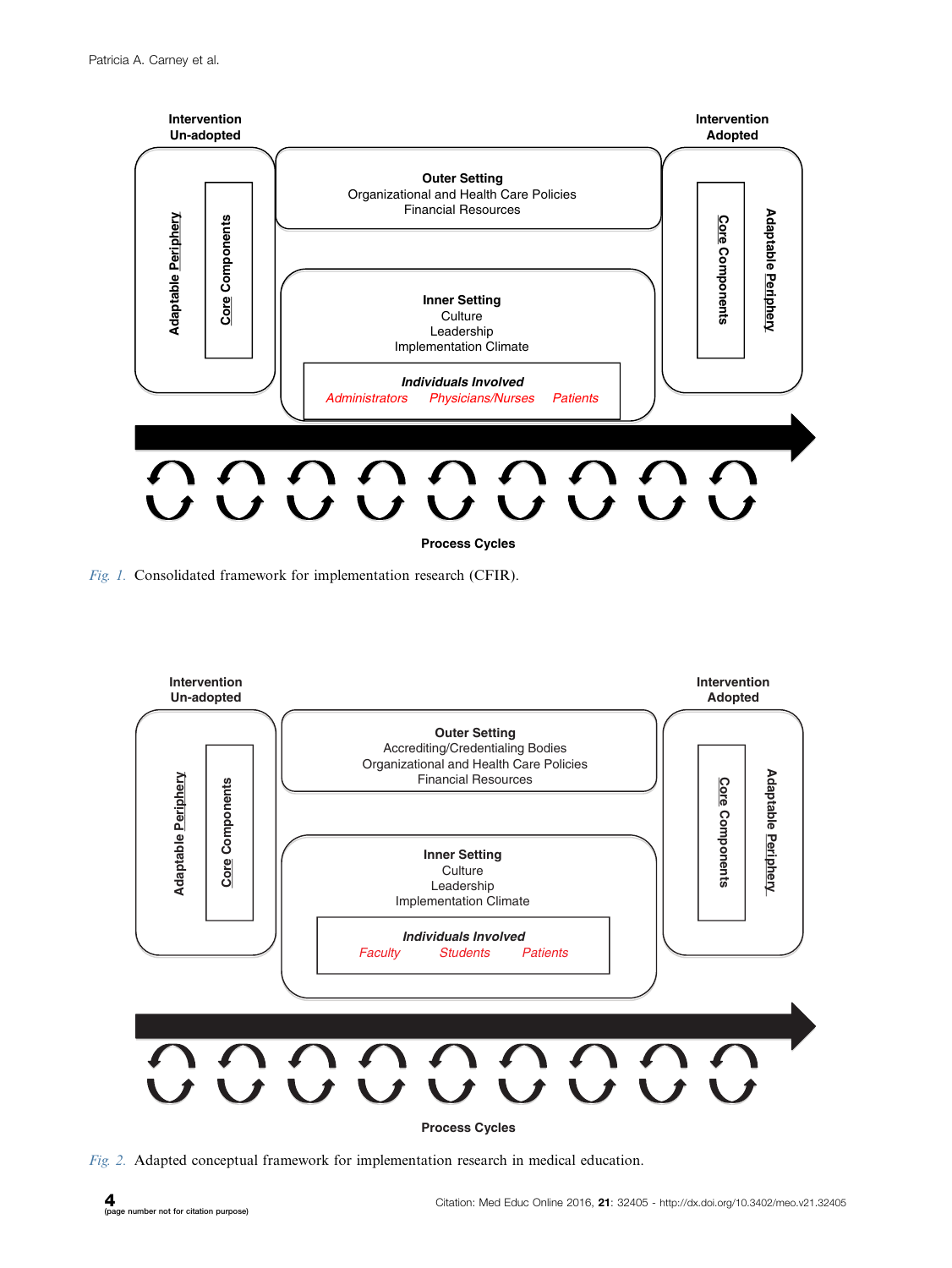## Example 2

Research question. How can providing feedback to all care team learners be effectively incorporated into clinical work?

. Because the CFIR model is cyclical, it requires mechanisms in place to assess and evaluate the intervention to continually improve processes. In this case, feedback is a primary mechanism for assessment. As the patient education skills in this scenario are taught and applied, using feedback from peers, attendings, other professional staff, and patients will help with revisions and improvements to the training process, the individual skills of faculty and learners, and will theoretically improve patients' appropriate use of the ED.

For example, Clynes and Raftery (15) found inconsistencies in the provision of feedback to students that were related to inadequate supervisor training, an unfavorable learning environment, and insufficient time spent with students.

This study indicates that preceptors need effective training, including an appreciation of the steps of the feedback process, an understanding of the student response to feedback toward developing effective communication skills (15). Given that benefits of feedback include increased confidence, motivation, and self-esteem on the part of the learner, as well as improved clinical practice, implementing effective programs and studying them to ensure they are fully in place is vitally important in many educational settings. In our scenario, using the 'failure' data from this research report, the educational leaders involved in patient education and transitions in the ED should meet to plan feedback sources and processes, such as identifying which sources of data (e.g., patient surveys, ED readmission, and literacy improvements) are most useful for feedback data. They should also work with learners to make sense of the data and how to effectively interpret the meaning of various feedback processes. These steps will likely identify additional research questions to pose and address.

Tavakol et al. (16) help by differentiating between medical education evaluation and medical education research: 'Evaluation provides an overview of medical education issues; research is a biopsy of medical education practice'. But both evaluation and research can benefit from a wellfounded, structured approach.

## Thematic area 2: identifying facilitators and barriers for implementation of best educational practices?

#### Example 1

Educational strategy. Create a shared understanding for patients' frame of reference by determining why patients select ED care rather than neighborhood clinic care.

As part of the CFIR model that identified patients as a key stakeholder, processes were needed to include their voices. In doing so, an understanding can be gained regarding both the inner and outer settings of the implementation.

Research question. What is the public's perception of the role the ED plays in their own healthcare, and what training models can help address misperceptions?

. In 2013, Shaw et al. (17) conducted a study on the decision-making process of patients who use the ED for primary care needs. Their findings are displayed as a decision-making flow chart that could be extremely useful in identifying decision points where instructional interventions could be most effective. In another study by Koziol-McLain et al. (18), patients reported that the stress in their lives had influenced their perceptions that they needed emergency care for non-urgent medical problems. In our scenario, the educational leaders in the ED should ask how the new care processes can be taught to learners and how learners can educate the ED system when flaws in the process are found. In addition, including an assessment of patients' perspectives and motivations for seeking care and having health professionals educate patients about other non-ED options that are better suited to their healthcare problems would likely reduce overuse of the ED. Studying the effectiveness of implementing these new processes will inform this organization on what works.

## Example 2

Research question. What factors hinder the development of self-monitoring and reflective practice regarding interprofessional communication?

. Self-monitoring includes all stakeholders; the ED department example includes learners, educators, and patients. However, the development of informed self-monitoring (being aware of one's cognitive and emotional strengths and weaknesses) and reflective practices (ability to reflect on recent learning experiences and during learning experiences) can be challenging (19, 20).

For example, a hallmark paper by Boud underscores the importance of context and locating learning in both educational and professional practice for reflective practices and reflecting to be enhanced (19). Yet in the ED example, the context creates challenges for learners from different disciplines to work collaboratively, given the time barriers in this environment (e.g., shifts, attendance to other learning activities). Thus, a focus on which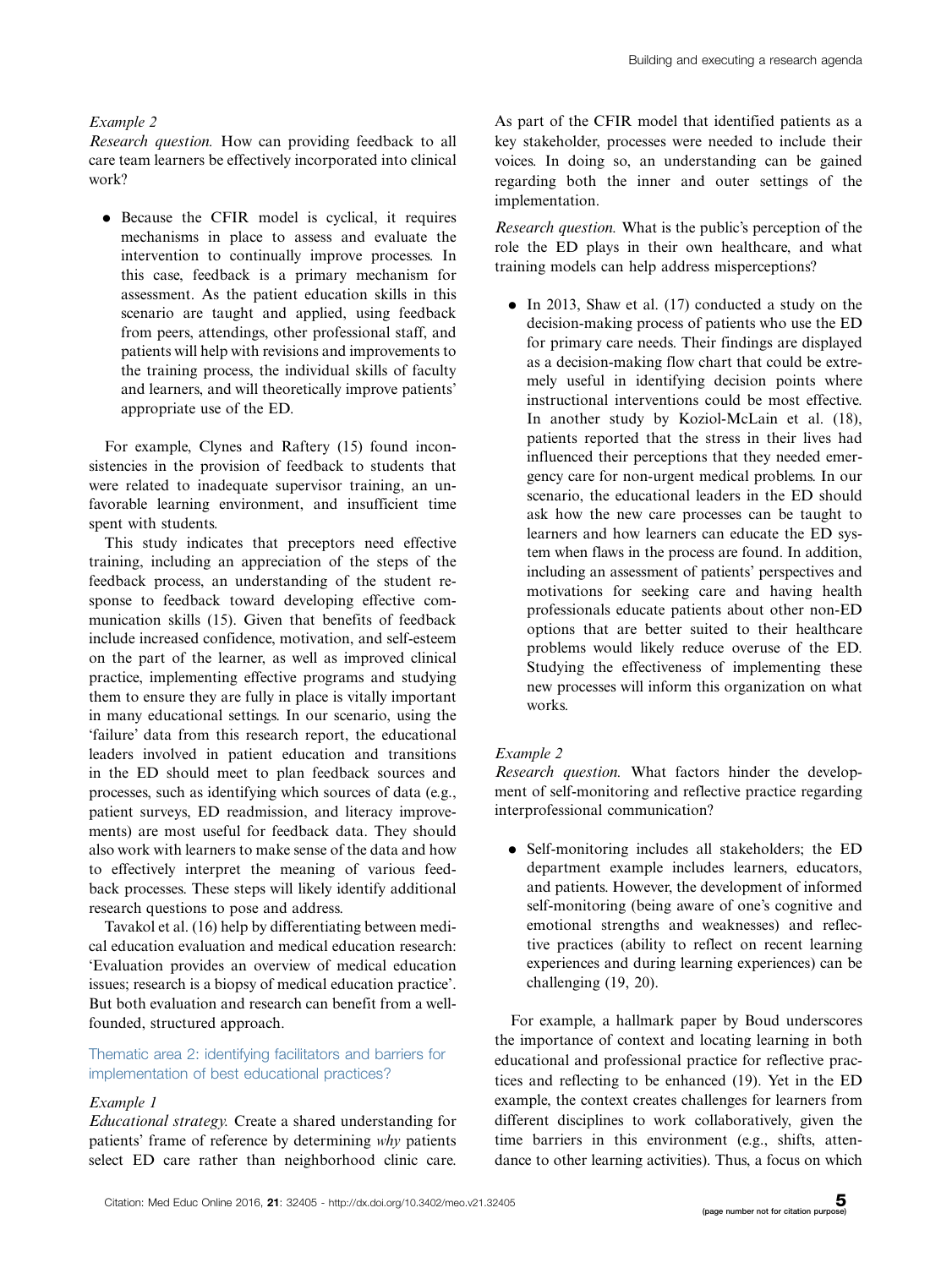methods of communication would enhance learners' cross-discipline discourse would be effective given the time barriers.

Thematic area 3: costs, timing, and policy-related issues that are associated with successful adoption for medical schools and programs across the educational continuum

## Example 1

Education strategy. The CFIR model includes attention to financial resources, which can serve as barriers or facilitators for adopting an intervention. An initial step would be to identify a cost analysis model that meets institutional needs. In this case, it would likely include both real costs, such as training materials, and hidden or incidental costs, such as faculty time and curricular time, which can be less precise.

Research question. What is the cost of adopting this interprofessional training program?

. Cost analyses are best conducted when health economists are included to ensure the model chosen matches the activities undertaken and to ensure the outcomes of the enterprise are included in analyses so a cost-to-benefit ratio can be included. Careful planning would need to occur for this type of analysis to produce meaningful results.

A caveat regarding educational research in the health professions, IS, or other types of educational research is that funding sources are limited (21), but the following strategies may help:

. Systematic reviews, literature searches, professional advice, information from professional organizations, and grant searches would provide insights into approaching this research question. Only small-tomoderate funding dollars are available through a variety of sources including medical specialty associations and private foundations. Medical educators must be advocates for support needed to move medical education research from having limited influence on practice to one able to generate sound insights regarding actual practices in education and improved health.

In this case, the cost-benefit study may indicate potential long-term savings, as patients choose the most appropriate healthcare delivery site. Such savings could potentially off-set costs, which could drive institutional support. Any implementation project should keep track of incurred costs and savings that will both prove its effectiveness and support its sustainability. Without strong evidence, it is less likely that effective practices that can reduce costs could be successfully implemented.

Many additional questions would likely emerge as part of this work.

## Example 3

Research question. How can the adoption of IS research in medical education be improved?

- . When new programs undergo the truly rigorous research supported by IS, they create a history of success that encourages administrators to support additional IS projects. However, according to Rogers (22), some changes are destined to occur more slowly than others.
- . Educators who use the IS approach (early adopters) (22) can mentor those who wish to adopt these refined methods. The feedback from learners' discourse about the strengths and flaws of the processes may be generalizable to other situations, and the educational leaders could then ask what scholarly works should come from this, and who would benefit within their educational institution and other educational institutions and how these would be shared.

The tiered approach in this example demonstrates application of IS using the CFIR model via cyclical strategies, new questions, processes, and stakeholders entering the project in a structured way. Actions are often determined by outcomes of the previous steps, so educators are not left to 'reinvent' processes that have already been shown to be better practices. Rather than the 'single question' approach often applied to medical education research, an IS approach steps back to allow a broad view of multiple questions applied sequentially to generate best practices. And, as we evaluate the application of these best practices in our own environment, we can share our outcomes and conceptual frameworks in order to grow this body of literature in a meaningful way.

The CFIR provides advantages that are currently lacking with existing educational models. Progressive educational models must take into account that advanced learning activities (such as those that occur during clinical education) are situated in complex environments, comprising problem-solving with authentic cooperative activities with social learning as central components (23). Although a few progressive education models have recently been proposed for the complexities of online learning communities, none focus on the complexities of clinical environments (23, 24). Existing theories, such as cognitivist and humanist traditions, focus on individual learning and development but are less informative with social learning in complex environments (24). Although situated learning and communities of practice add elements of learning through doing, they are often focused on the goals of small learning teams, and not how larger contexts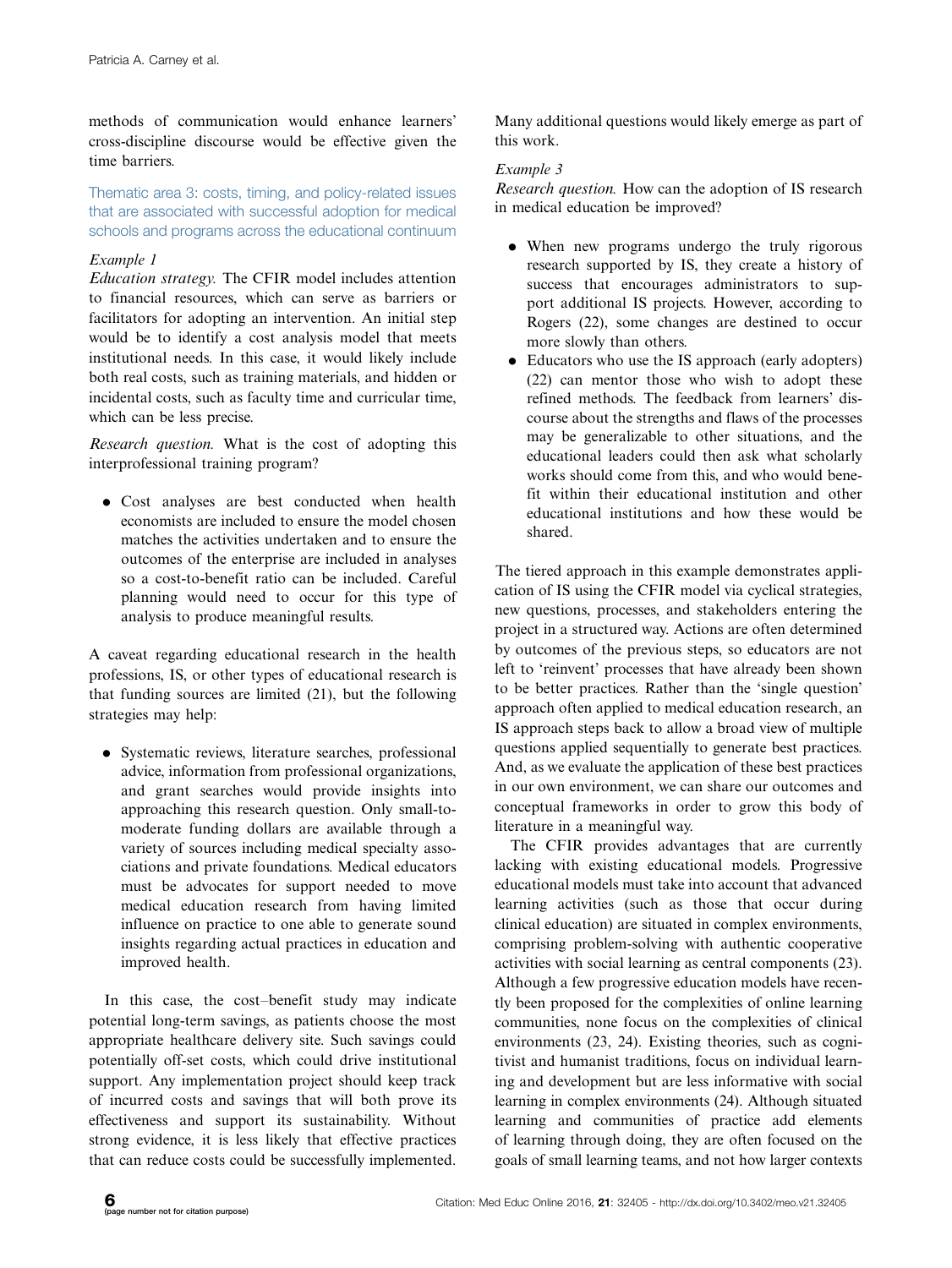influence learning within and across teams, disciplines, and organizations (24). The CFIR model extends these concepts by providing a framework for organizing research questions and research targets, while helping to identify, capture, and analyze the many variables that influence learning in complex environments.

## **Discussion**

There are several practical advantages for medical educators to adopt the IS approach. First, by basing decisions on findings that others have already generated through careful investigation, we are less likely to repeat mistakes and better able to focus resources on reforms and/or processes that have a higher probability of success. Second, when we support our proposals for change (and the accompanying research to evaluate the success of change) with research, we are more likely to gain administrative support. And finally, when we consider medical education as a scientific discipline and the learning settings in which we educate as our 'labs', we enrich our discipline using a unified, coherent approach to design, application, and evaluation of our processes, expanding a vitally needed body of research.

Educational institutions must respond to the needs associated with educational effectiveness, just as healthcare organizations and clinicians must respond to the unique needs of patients and populations they serve, such as existing fiscal realities, regulatory bodies, and external competitors or external pressures (11). Educational institutions are also influenced by communication and informational systems (internal mediating factors), resource limitations, unique cultures of change, and leadership capacity (11). While educators' choices (individual influences) can, individually and collectively, influence innovation adoption, issues such as perceived competence and self-efficacy become relevant for both learners and educators. Finally, features of the innovation itself (innovation structure) such as complexity, cost, and processes involved, including planning, execution, and evaluation (implementation processes), can affect successful adoption. Bonham and Solomon (25), in examining the relationship of IS to academic medicine, argue that IS is 'a key component of comparative effectiveness research and essential for evidence-based healthcare reform. This perspective adds an additional application of the IS model'.

BEME has now produced 30 guides summarizing evidence for best educational practices. However, more research is needed both to develop new evidence for best educational strategies and to identify best implementation strategies. For IS to advance in medical education, collaboration among all stakeholders is essential. The target audience for the proposed IS strategies described here is not limited to medical educators. This audience includes implementation scientists, academic and healthcare leaders, patients and communities, and all stakeholders, including payors and purchasers, affected by the implemented changes. In addition, IS can act as a driver and a model for medical education research, which would ensure research findings are easier to implement and more widely disseminated to avoid delays in the adoption of best evidence practices.

We posit that three additional efforts are needed to promote successful IS in medical education. First, we need faculty development in the study and application of IS methods in educational settings, especially for junior faculty who are tasked with learning many new skills, including clinical teaching. Second, funding is needed at the institutional level and beyond to support this work. Current funding to study the implementation of best educational practices is limited, and using IS methods for curriculum development will likely go beyond traditional resource modeling strategies. Finally, processes used for IS need to be guided by appropriate theoretical frameworks to ensure that the social aspects of change are considered and evaluated. Success will depend on multidisciplinary collaborations and knowledge development among physicians, nurses and other health professions' educators, health services researchers, and educational policy analysts, in many educational institutions across the spectrum of physician education.

#### Acknowledgements

The Association of American Medical Colleges' Group on Educational Affairs administratively supported this work. The authors gratefully acknowledge the editorial input provided by Brian Mavis, PhD, Associate Professor, Medical Education Research & Development, Division of Evaluation and Dianne Wagner, MD, FACP, Associate Dean for College-wide Assessment, both of Michigan State University.

#### Conflict of interest and funding

The authors have not received any funding or benefits from industry or elsewhere to conduct this study.

#### **References**

- 1. Blair M. Getting evidence into practice implementation science for paediatricians. Arch Dis Child 2014; 99: 307-9. doi:<http://dx.doi.org/10.1136/archdischild-2012-303464>
- 2. Straus SE, Brouwers M, Johnson D, Lavis JN, Légaré F, Majumdar SR, et al. Core competencies in the science and practice of knowledge translation: description of a Canadian strategic training initiative. Implement Sci 2011; 6: 127. doi: <http://dx.doi.org/10.1186/1748-5908-6-127>
- 3. Eccles MP, Armstrong D, Baker R, Cleary K, Davies H, Davies S, et al. An implementation research agenda. Implement Sci 2009; 4: 18. doi:<http://dx.doi.org/10.1186/1748-5908-4-18>
- 4. Mann S. Implementation science: a yardstick for reform. Available from: [Aamc.org/newsroom/reporter/dec10/165666/](http://Aamc.org/newsroom/reporter/dec10/165666/Implementation_science-a-yardstick_for_reform.html) Implementation science-a-yardstick for reform.html [cited 23 May 2012].